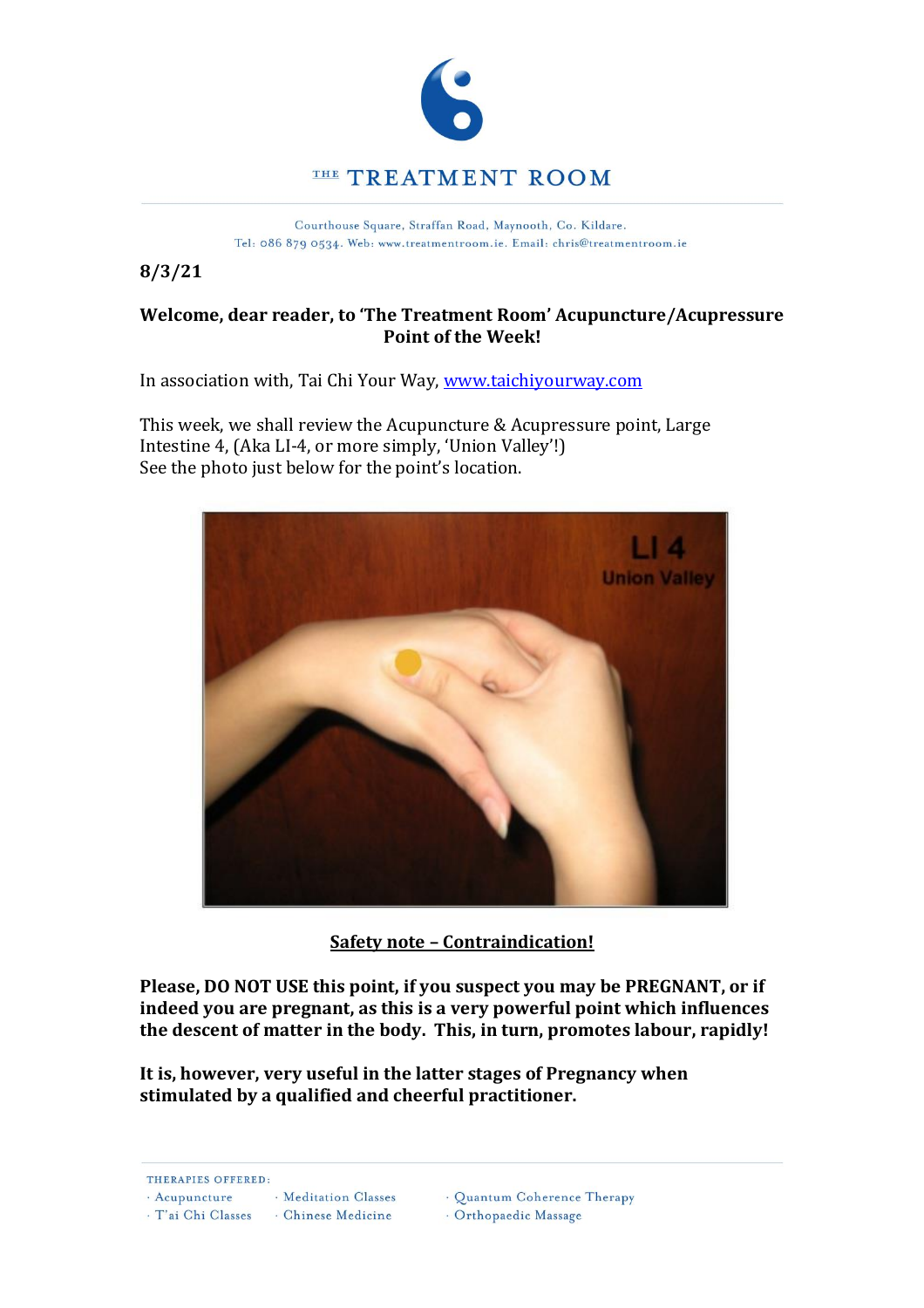

## THE TREATMENT ROOM

Courthouse Square, Straffan Road, Maynooth, Co. Kildare. Tel: 086 879 0534. Web: www.treatmentroom.ie. Email: chris@treatmentroom.ie

Large Intestine 4 is quite an easy point to find and to utilise, and as Stuart has mentioned it twice recently, in his Friday morning Chi Kung classes, I thought some students might find it enjoyable to learn more about this very potent point.

Firstly, Large Intestine 4 can be used to calm our Mind. It's worth mentioning that all Acu-points possess intelligence and sentience, and even though they are small, they are each very capable of initiating healthy changes, or rebalancing certain functions within our bodies. Each point is different, and as such, each point has a different responsibility or governance over the wide range of functions that occur within us.

To benefit from an Acupuncture point, it simply has to be stimulated. Traditionally, we do this by applying pressure or indeed, by inserting a needle into the point. Just as a smart phone or computer uses differing programmes or 'apps', to improve, connect, update, refresh, or declutter its overall functionality and performance, so too could one look upon Acu-points as similar vehicles for change. Like computers, you just have to patiently learn how to use Acu-points, to get the best results from them.

Translation from the original Chinese word, which we have taken to mean 'Acupuncture', can also be interpreted as meaning 'cave or grotto where spirit dwells'. Thus, by using an Acu-point you are awakening, assisting or augmenting a fragment of your spirit or energetic body. Any Acu-point is more than happy to act as a surface accessible conduit or relay by which necessary changes can be made deep within our physical, mental or emotional bodies.

When stimulated, this point enables a host of actions. As I mentioned, it calms the Mind, and it does this by subduing what the ancient Chinese named 'rebellious Qi'. Rebellious Qi is sometimes described as Stomach–Qi rising upwards, (aka belching, burping, vomiting, acid reflux etc), or Lung-Qi rising (aka the alarming inability to enjoy or catch a deep or satisfying breath) or Liver-Qi rising (aka heat from the Liver, which can rise upwards internally, causing all kinds of problems for the mind, head, neck and face- not to mention causing us to succumb to anger much easier).

In addition to balancing rebellious-Qi, Large-intestine 4 is also known for its antispasmodic action, (eases spasms) and it benefits painful conditions of the stomach, intestines and uterus. This point even helps clear sinusitis, rhinitis, frontal headaches, facial paralysis, and even pains in your arms or shoulders.

THERAPIES OFFERED:

· Acupuncture · Meditation Classes

- · T'ai Chi Classes · Chinese Medicine
- · Quantum Coherence Therapy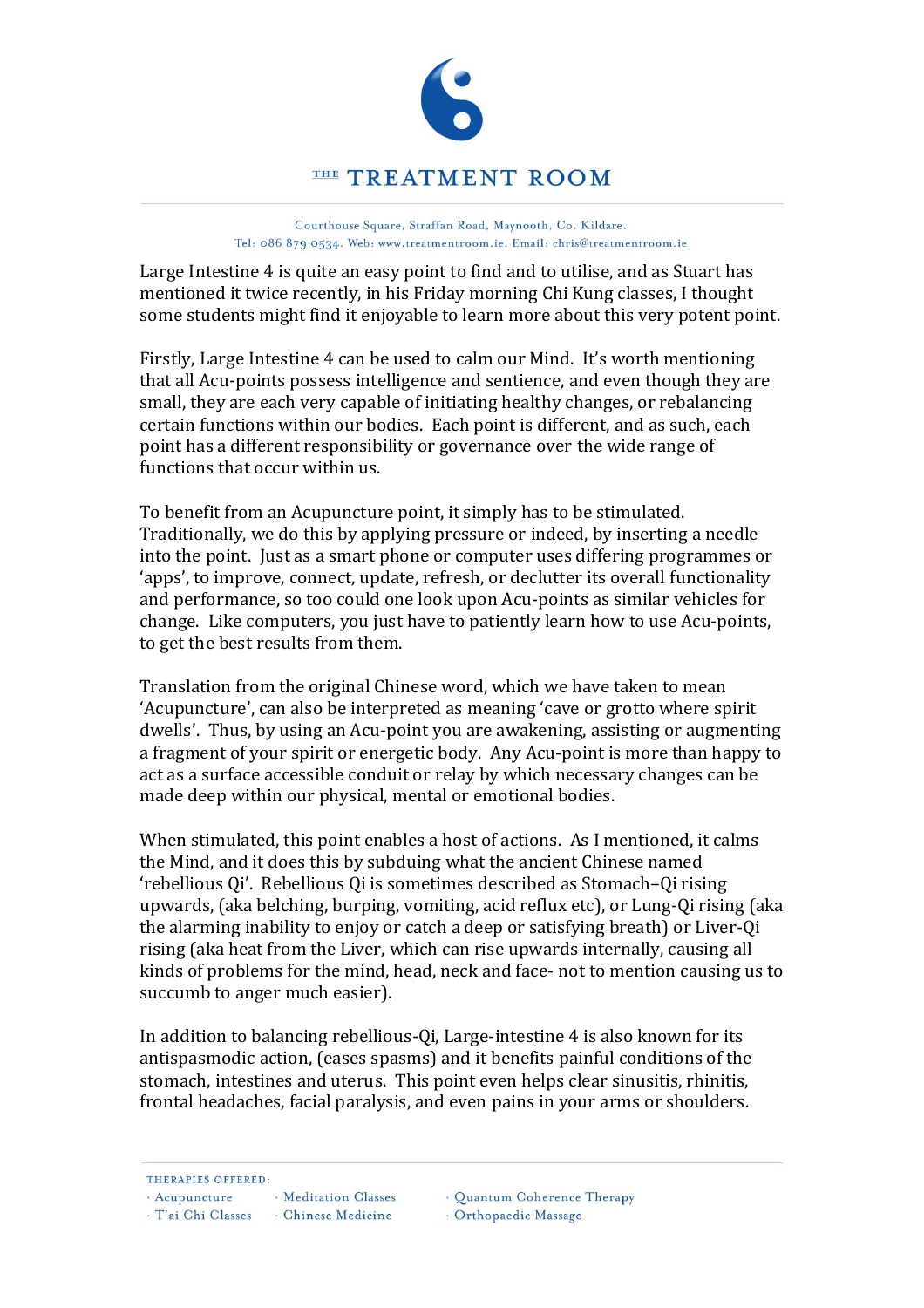

Courthouse Square, Straffan Road, Maynooth, Co. Kildare.

Tel: 086 879 0534. Web: www.treatmentroom.ie. Email: chris@treatmentroom.ie

Finally, it regulates elimination, which is very helpful, particularly when you are sitting on the family "throne", and badly in need of the sweet, sweet sound of a large, satisfying plop.

On a deeper level, this point supports our mind, body and spirit to allow change, and to let go of that which no longer serves us. To be honest, one of the hardest things to do in life is to surrender, let go, and embrace change. It is very challenging to let go of old hurts and habits, and to open up to the power of change. However, this particular point is very helpful. As such, it can help us let go of that which is old and stagnant and it helps us to open to receive that which is next. In short, it's a very good point if you're feeling stuck or constipated!

Stimulating Large Intestine 4 also helps us to breathe easier and deeper, and this has a very positive effect on our Lungs, and by virtue of that, upon our defensive Qi too (aka Wei-Qi, aka Immune system boundary markers) which is tremendous, especially during these Covid-19 times!

Finally, it is a paired point, meaning it is accessible on both of our hands, one side having a Yin aspect, while the other hosts its Yang counterpart.

The point is located on your hand, in the fleshy depression which lies between your thumb and the hand (metacarpal) bone which supports your index finger. (See the photo below for more detail). If you bring your thumb in right up alongside your hand and look at it carefully, you will notice a puckering or gathering of flesh here. The point is located at the highest point of this puckering. It's just off the bone in the 'V' shape valley between our thumb and the metacarpal. If you like, you can stimulate the point by pressing into and out of it a hundred times, similar to as you might do to a pen that had a clicker on top of it. Alternatively, you can press into it and hold it at a depth of your choosing for up to one, two or even three minutes. In most cases, this will be sore, but don't worry, using the point regularly and daily will help alleviate this discomfort and improve your overall health.

However, please don't beat the bejesus out of yourself when applying Acupressure. Less is more, especially if you intend using the point daily. You can work the point when it is sore, but please be mindful of respecting your limits, and don't forget to balance what you do on one side, by repeating the same on the other.

THERAPIES OFFERED:

· Acupuncture · Meditation Classes

· T'ai Chi Classes · Chinese Medicine

· Quantum Coherence Therapy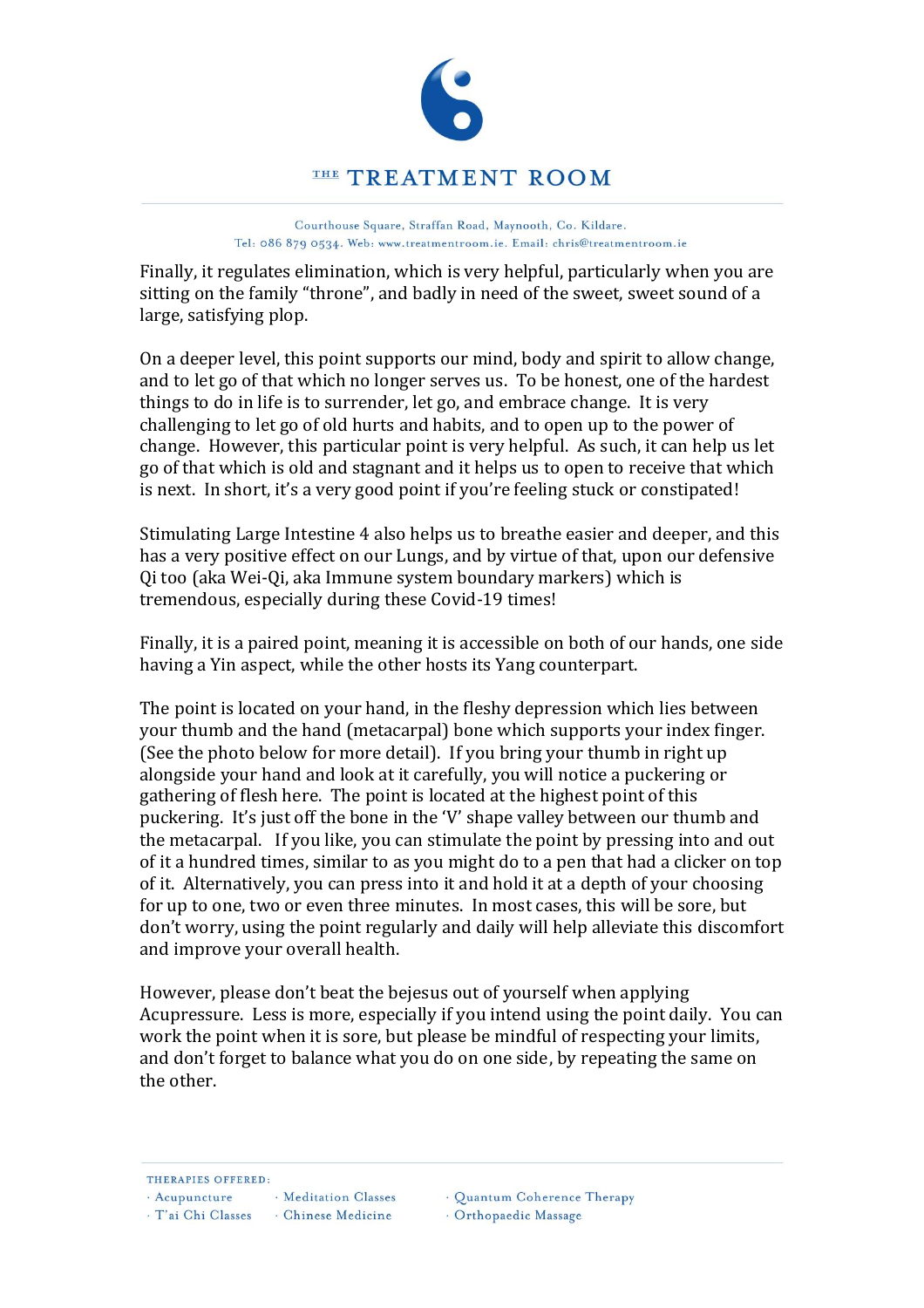

Courthouse Square, Straffan Road, Maynooth, Co. Kildare. Tel: 086 879 0534. Web: www.treatmentroom.ie. Email: chris@treatmentroom.ie



Enjoy!

P.S. Do not try this while driving or while immersed in water!

## **The Treatment Room is accredited by The Acupuncture Foundation Professional Association. (AFPA Membership number: 8556) & by The Irish T'ai Chi Chuan Association (ITCCA).**

Best wishes, Chris Mc Mahon, The Treatment Room.

THERAPIES OFFERED: · Meditation Classes · Acupuncture  $\cdot$ T'ai Chi Classes  $\hphantom{a}$  <br/> - Chinese Medicine

· Quantum Coherence Therapy